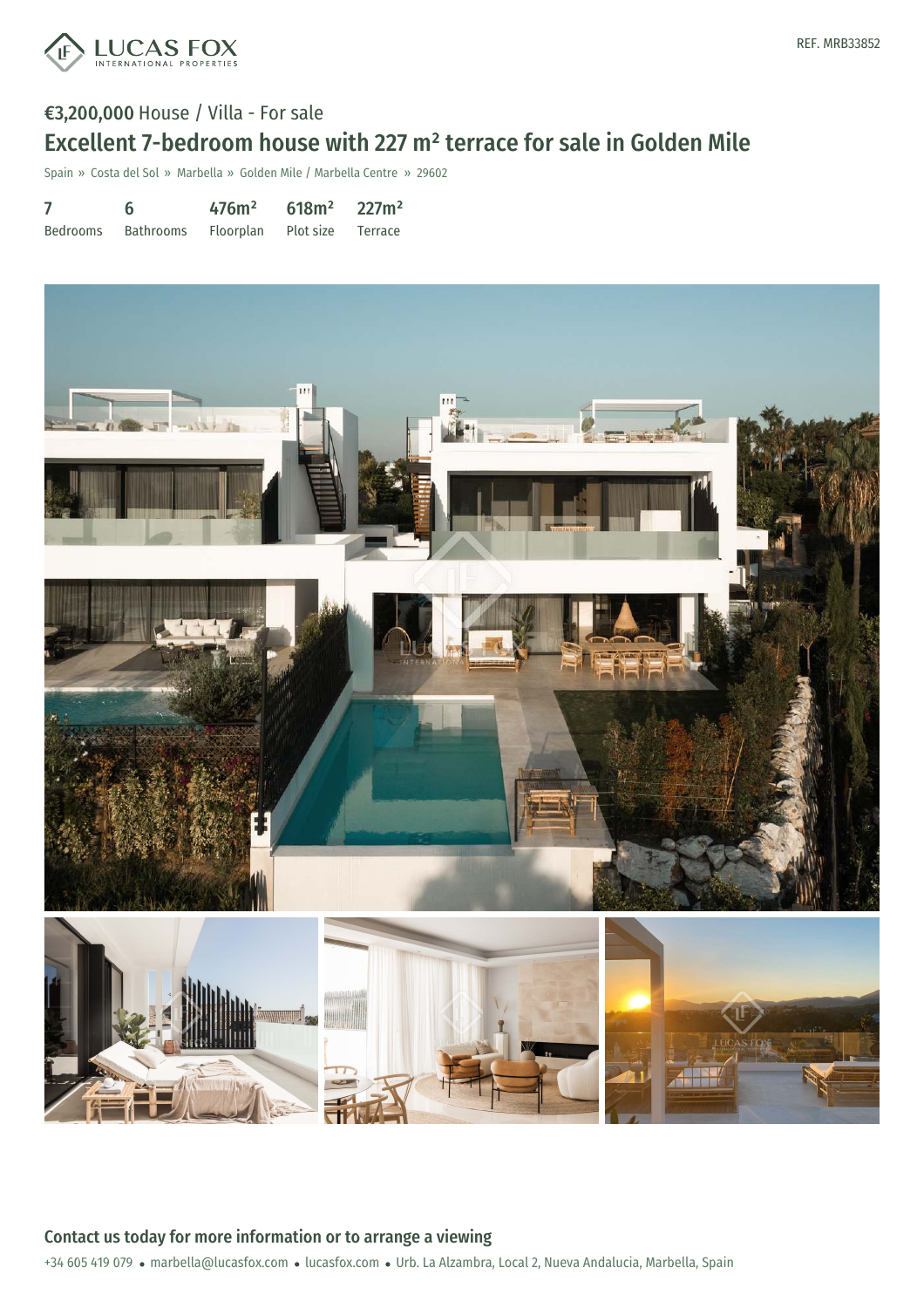

# €3,200,000 House / Villa - For sale Excellent 7-bedroom house with 227 m² terrace for sale in Golden Mile

Spain » Costa del Sol » Marbella » Golden Mile / Marbella Centre » 29602

|                 | 6         | 476m <sup>2</sup> | 618m <sup>2</sup> | 227m <sup>2</sup> |
|-----------------|-----------|-------------------|-------------------|-------------------|
| <b>Bedrooms</b> | Bathrooms | Floorplan         | Plot size         | Terrace           |

### **OVERVIEW**

## Incredible villa for sale in exclusive Altos de Puente Romano, Golden Mile, Marbella. 24-h gated community and 2 private heated pools.

Altos de Puente Romano is well maintained, private, quiet, and it has 24-hour security. Only a minute's walk to the Golden Mile beach and to the best restaurants of Puente Romano. This area is very close to the centre of Marbella and Puerto Banus.

This villa has the most innovative technology. You can control lighting, music, air conditioning, and security via Wi-Fi. This villa has 7 bedrooms with bathroom ensuite, a gym, music room and a TV room in the basement, a spacious living room with large windows equipped with electric curtains. The villa is bathed in natural light. High-quality kitchen with custom-made cutting-edge Terrazzo surfaces, appliances, and taps by famous Swedish brand Tapwell.

This villa has two heated pools, a heating system also in the basement, and a Tesla charger.

There is a beautiful swimming pool in the garden and a nice jacuzzi-pool for 10 people on the rooftop terrace solarium area with a summer kitchen, grill, refrigerator and a freezer and of course a Sonos music system on solarium, master bedroom and ground floor terrace. The panoramic view from the rooftop terrace is spectacular, and the sunset is breathtaking.

Easy living with complete security and peace of mind.



#### [lucasfox.com/go/mrb33852](https://www.lucasfox.com/go/mrb33852)

Mountain views, Sea views, Garden, Heated swimming pool, Swimming pool, Terrace, Jacuzzi, Concierge service, Gym, Private garage, Natural light, Parking, Underfloor heating, Air conditioning, Alarm, Balcony, Barbecue, Chill out area, Domotic system, Double glazing, Equipped Kitchen, Exterior, Fireplace, Heating, Near international schools, Security, Storage room, Utility room, Views